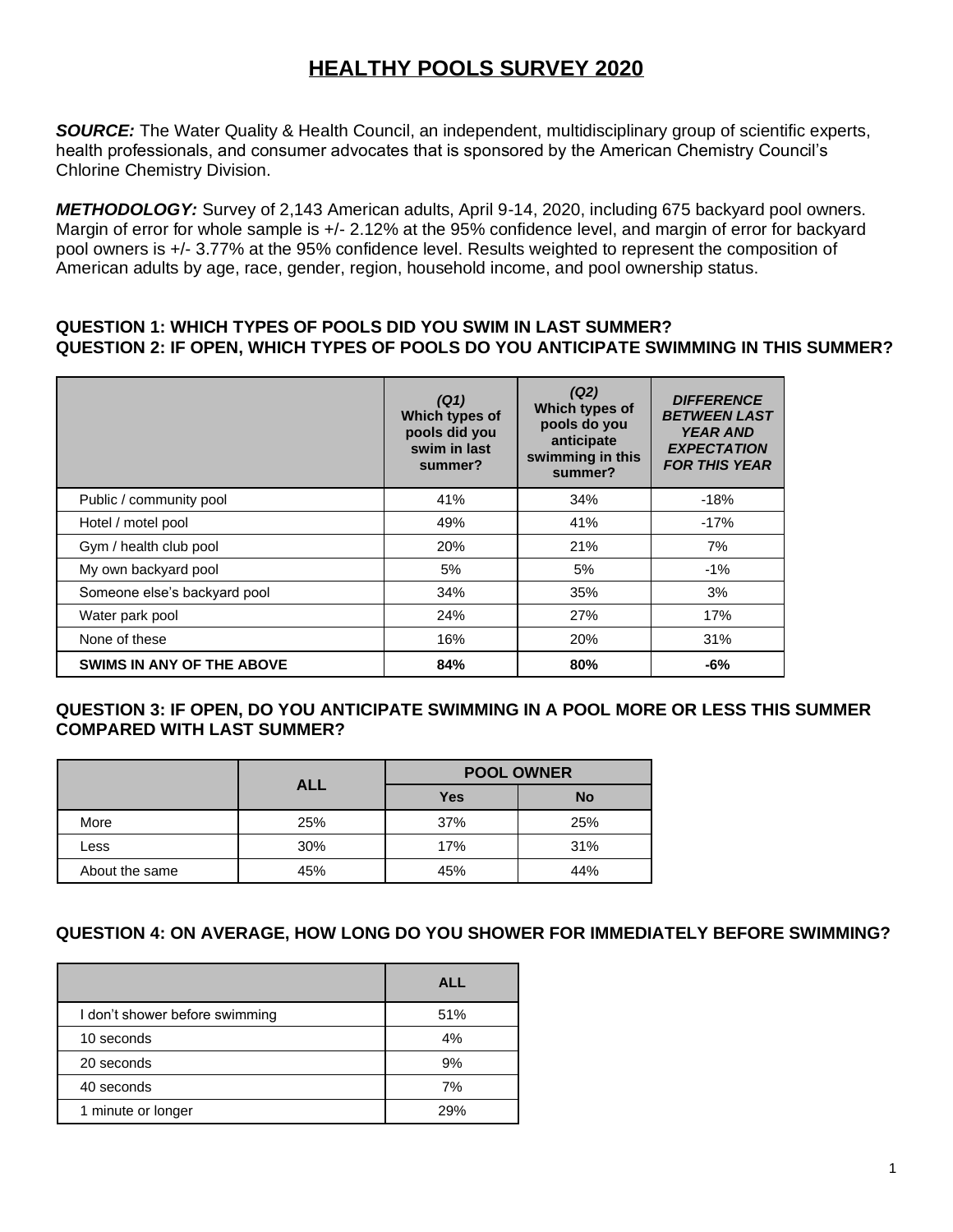#### **QUESTION 5: HAVE YOU EVER PEED IN...**

| "YES"<br>(Note: Each respondent saw 1 of 4 questions) | ALL        | <b>POOL OWNERS</b> |
|-------------------------------------------------------|------------|--------------------|
| the pool as an adult?                                 | 26%        | 36%                |
| your OWN backyard pool as an adult?                   | <b>20%</b> | 30%                |
| someone else's backyard pool as an adult?             | 16%        | 21%                |
| a public/community pool as an adult?                  | 30%        | 31%                |

### **QUESTION 6: IF YOU HAD TO PICK, WOULD YOU BE MORE LIKELY TO PEE IN YOUR OWN BACKYARD POOL (IF YOU HAD ONE) OR IN A PUBLIC/COMMUNITY POOL?**

|                         | AI I |
|-------------------------|------|
| My own backyard pool    | 63%  |
| A public/community pool | 37%  |

#### **QUESTION 7: IF YOU HAD A BACKYARD POOL, WHAT WOULD A FRIEND HAVE TO DO IN YOUR POOL FOR YOU TO NEVER INVITE THEM BACK?** *SELECT ALL THAT APPLY*

|                                            | <b>ALL</b> |
|--------------------------------------------|------------|
| Sneeze without covering mouth or nose      | 17%        |
| Spit pool water                            | 26%        |
| Pee in the pool                            | 49%        |
| Poop in the pool                           | 85%        |
| Swim with an open wound or cut             | 36%        |
| None of these would result in lifetime ban | 8%         |

#### **QUESTION 8: IF YOU HAD A BACKYARD POOL AND BELIEVED A GUEST PEED IN IT WHILE SWIMMING, WHAT WOULD YOU BE MOST LIKELY TO DO?**

|                                              | <b>ALL</b> |
|----------------------------------------------|------------|
| Call them out and make them leave            | 14%        |
| Call them out and ask they don't do it again | 29%        |
| Call them out and laugh about it             | 18%        |
| Say nothing but never invite them back       | 28%        |
| Say nothing and invite them back             | 11%        |
| <b>CALL THEM OUT (NET)</b>                   | 60%        |
| <b>SAY NOTHING (NET)</b>                     | 40%        |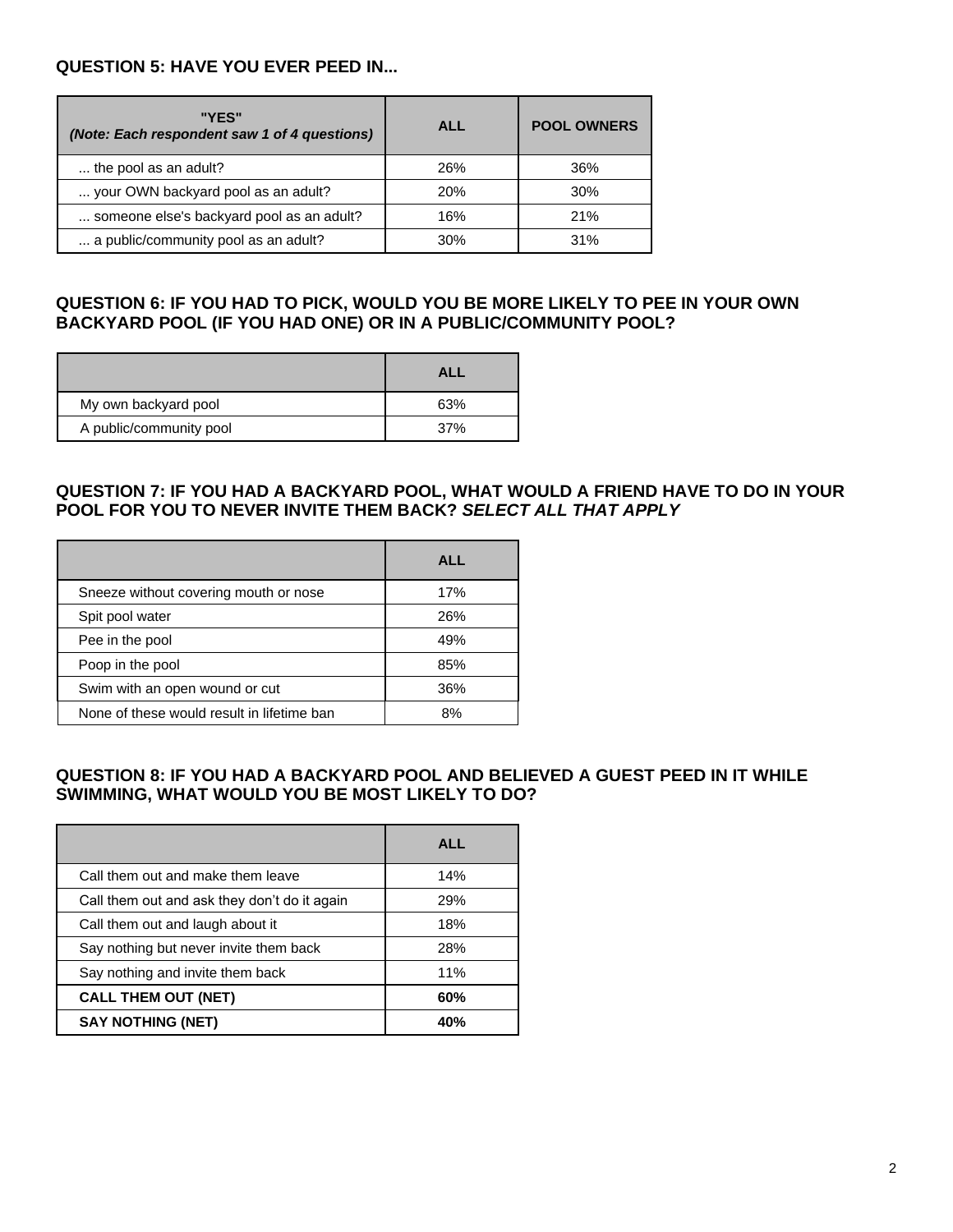#### **QUESTION 9: IF YOU HAD A BACKYARD POOL AND BELIEVED A GUEST PEED IN IT WHILE SWIMMING, WOULD YOU TELL MUTUAL FRIENDS?**

|        |            |     | <b>POOL OWNER</b> | <b>MILLENNIALS</b> |                |
|--------|------------|-----|-------------------|--------------------|----------------|
|        | <b>ALL</b> | Yes | <b>No</b>         |                    | <b>BOOMERS</b> |
| Yes    | 29%        | 36% | 29%               | 33%                | 16%            |
| No     | 37%        | 40% | 37%               | 30%                | 51%            |
| Unsure | 34%        | 25% | 34%               | 37%                | 34%            |

#### **QUESTION 10: HOW LONG WOULD YOU WAIT AFTER HAVING DIARRHEA BEFORE GOING IN A SWIMMING POOL?**

|                      | <b>ALL</b> | <b>POOL OWNER</b> |           |  |
|----------------------|------------|-------------------|-----------|--|
|                      |            | <b>Yes</b>        | <b>No</b> |  |
| 1 HOUR OR LESS (NET) | 23%        | 30%               | 22%       |  |
| 0 minutes            | 4%         | 3%                | 4%        |  |
| 15 minutes           | 3%         | 6%                | 3%        |  |
| 30 minutes           | 5%         | 6%                | 5%        |  |
| 1 hour               | 10%        | 13%               | 10%       |  |
| 1 day                | 35%        | 35%               | 35%       |  |
| 3 days               | 22%        | 16%               | 22%       |  |
| 1 week               | 13%        | 13%               | 13%       |  |
| 2 weeks              | 8%         | 7%                | 8%        |  |

## **QUESTION 11: WHO DOES THE MAINTENANCE ON YOUR BACKYARD POOL?**

|                                                              | <b>POOL OWNER</b> |
|--------------------------------------------------------------|-------------------|
| Myself or someone else in my household OR Some of both (NET) | 69%               |
| Myself or someone else in my household                       | 57%               |
| A pool company                                               | 29%               |
| Some of both                                                 | 14%               |

## **QUESTION 12: HOW OFTEN DO YOU CHECK CHLORINE LEVEL AND PH IN YOUR BACKYARD POOL?**

|                                    | <b>POOL OWNER</b> |
|------------------------------------|-------------------|
| <b>DAILY (NET)</b>                 | 19%               |
| 'At least twice per day            | 4%                |
| 'Once per day                      | 15%               |
| At least weekly                    | 50%               |
| Every two weeks                    | 13%               |
| Monthly                            | 9%                |
| Don't know                         | 9%                |
| <b>EVERY 2 WEEKS OR LESS (NET)</b> | 23%               |